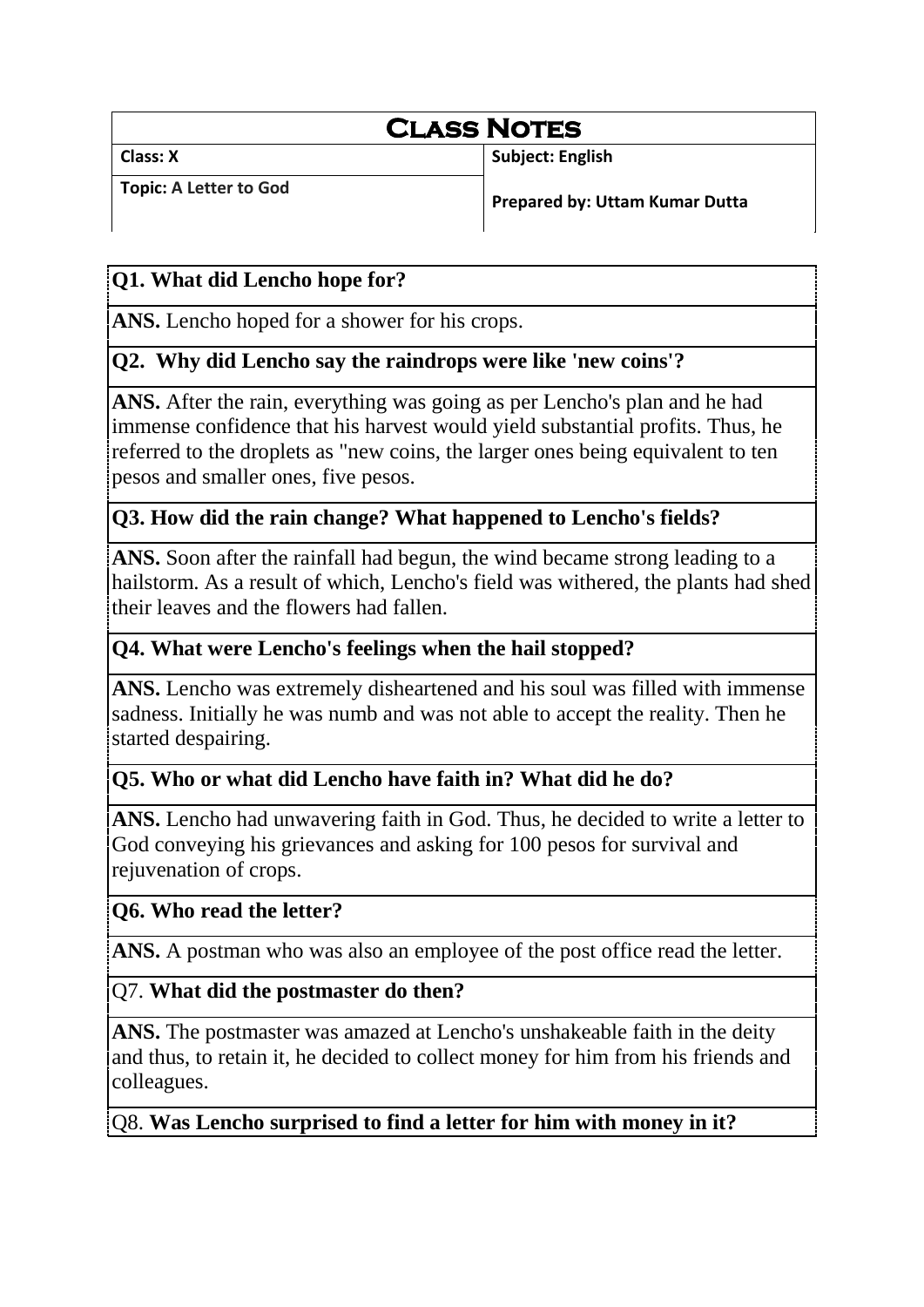**ANS.** Lencho was not at all surprised on seeing the letter because this is what he was expecting. Instead, he was angry when he found that the amount was less than what he had asked for.

#### Q9. **What made him angry?**

**ANS.** Lencho was displeased when he found that the money was less than what he had asked for.

#### **Q10. Who does Lencho have complete faith in? Which sentences in the story tell you this?**

**ANS.** Lencho has immense faith in God. These lines are evidence to this fact: "*Lencho showed not the slightest surprise on seeing the money; such was his confidence - but he became angry when he counted the money. God could not have made a mistake, nor could he have denied Lencho what he had requested.*"

#### **Q11. Why does the postmaster send money to Lencho? Why does he sign the letter 'God'?**

**ANS.** The postmaster did not want to shake the writer's faith in the almighty, and thus, out of virtuous intentions, decided to collect money for "an act of charity". He also signed the letter in the name of God to conceal his identity as he wanted Lencho to think it was actually a reply from God.

#### **Q12. Did Lencho try to find out who had sent the money to him? Why/Why not?**

**ANS.** No, Lencho did not try to find out the sender because he was very optimistic about the existence of almighty and that, his letter is actually received and replied to, by God. It was his unshakeable faith that made him not question the identity of the sender.

**Q13. Who does Lencho think has taken the rest of the money? What is the irony in the situation?** *(Remember that the irony of a situation is an unexpected aspect of it. An ironic situation is strange or amusing because it is the opposite of what is expected.)*

**ANS.** Lencho thought that it is the postmaster or the employees of the postoffice who had stolen his remaining amount, as is evident from his second letter to God where he requests the deity not to send money by mail next time. The irony here is that, it was actually the postmaster and the employees who had collected the money out of their clean intent to keep Lencho's faith intact, but are the ones who ended up getting blamed for stealing the missing amount.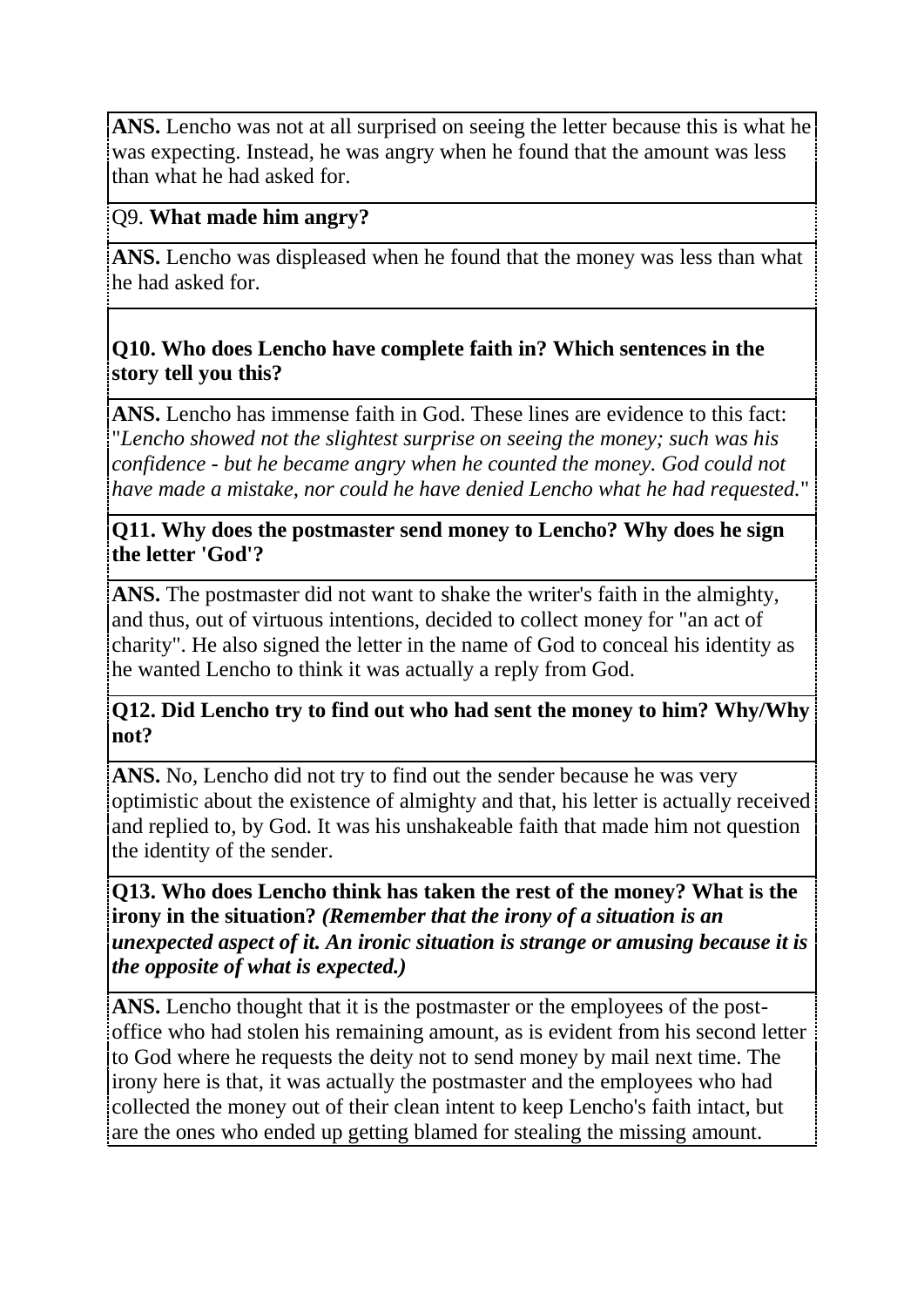**Q 14. Are there people like Lencho in the real world? What kind of a person would you say he is? You may select appropriate words from the box to answer the question.**

# **Greedy, naive, stupid, ungrateful, Selfish, comical, unquestioning**

**ANS.** No, it is hard to find people like Lencho in reality. Lencho is naïve and unquestioning because of his lack of judgement about the actual physical existence of God. He did not question receiving an actual reply from the almighty. Also, he is ungrateful in some manner because on seeing 70 pesos, he is not happy but instead, complained about the missing 30 pesos.

#### **Q15. There are two kinds of conflict in the story: between humans and nature, and between humans themselves. How are these conflicts illustrated?**

**ANS.** The story "A Letter to God" depicts two types of conflicts; one between man and nature and the other among men themselves. At the beginning of the story, the farmer hopes for a shower for the benefit of his corn field. On actually receiving rain, he becomes overjoyed and starts thinking about all the profit that would come in. Not much later, his joy is turned into sorrow when the wind becomes strong leading to a hailstorm. This depicts the disagreement between man and nature wherein humans want nature to act according to their aspirations.

The second divergence arises when Lencho starts doubting the honesty of the post-office employees who actually helped him with the money anonymously. This is the conflict among men themselves, wherein, we are ready to trust in the idea of God's existence but we are not ready to trust each other.

#### **Sarvodaya:**

**EBQ:**

"But suddenly a strong wind began to blow and along with the rain very large hailstones began to fall. These truly did resemble new silver coins. The boys, exposing themselves to the rain, ran out to collect the frozen pearls."

1. Who is the writer of the story from which the extract is taken?

a) R.K.Narayan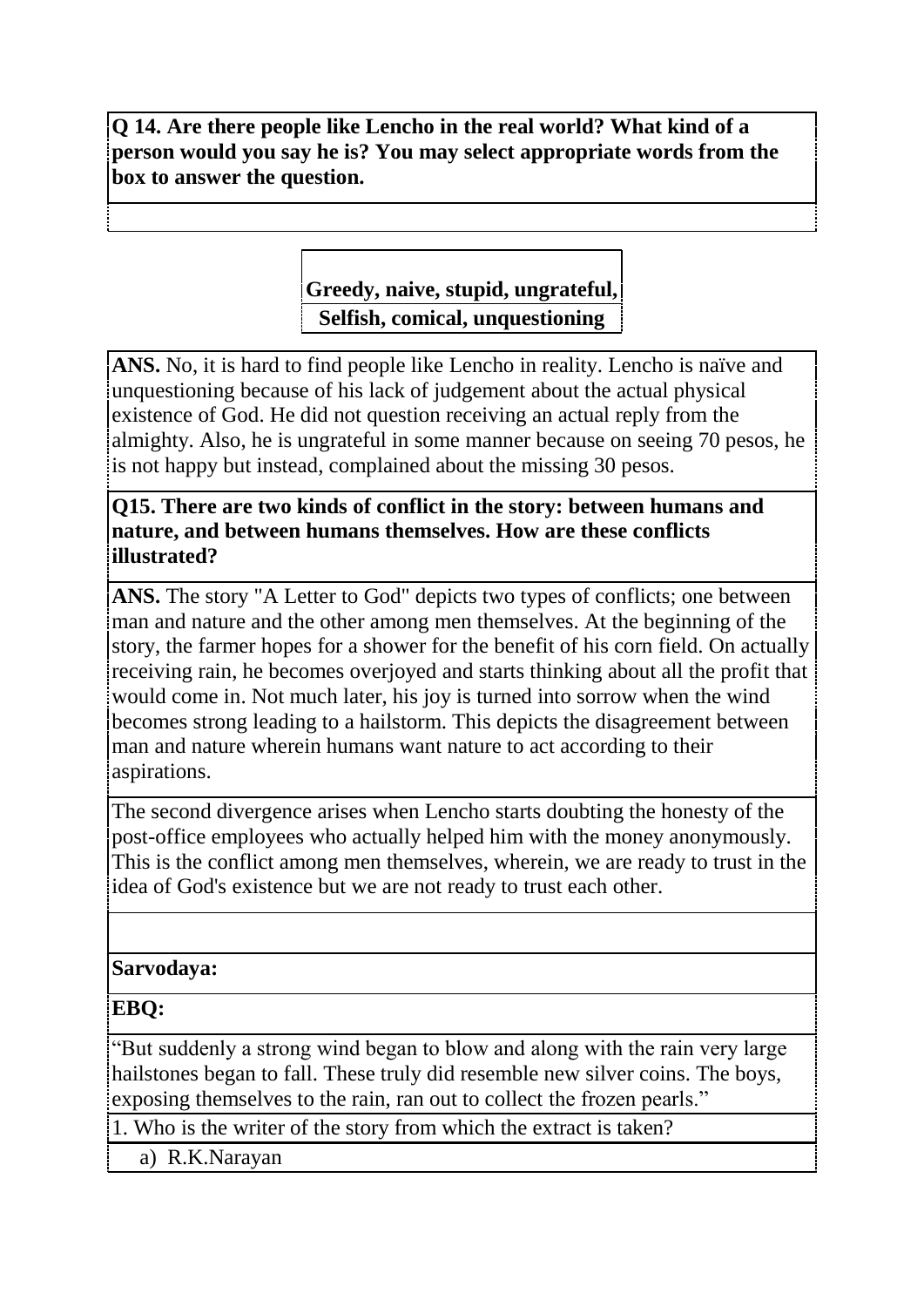- b) G..G.Marquez
- c) G.L.Fuentes

d) None of these

e) **Ans: c**

2. Whose boys have been mentioned here?

a) Lencho's

b) Rancho's

c) Swaminathan's

d) Postmaster's

**Ans: a**

3. Why are the raindrops compared to silver coins?

a) Because they actually contained silver

b) Because they would bring money in the form of silver

c) Because they were heavy and large

d) Because they symbolised good luck

**Ans: c**

4. Which poetic device has been used in the last sentence of the extract: "The boys, exposing themselves to the rain, ran out to collect the frozen pearls."

a) Personification

b) Simile

c) Metaphor

d) Anaphora

**Ans: b**

# **Short Answer Type:**

What was the attitude of the post office employees when they discovered the letter of Lencho?

**Ans:** The postman discovered the letter and brought it to the postmaster. They all laughed at the incident. Suddenly the postmaster became serious and commended the writer for his faith. However, after the content of the letter was revealed, they all sympathised with the writer of the letter; and they all collected some part of the money demanded by Lencho. So the post office employees